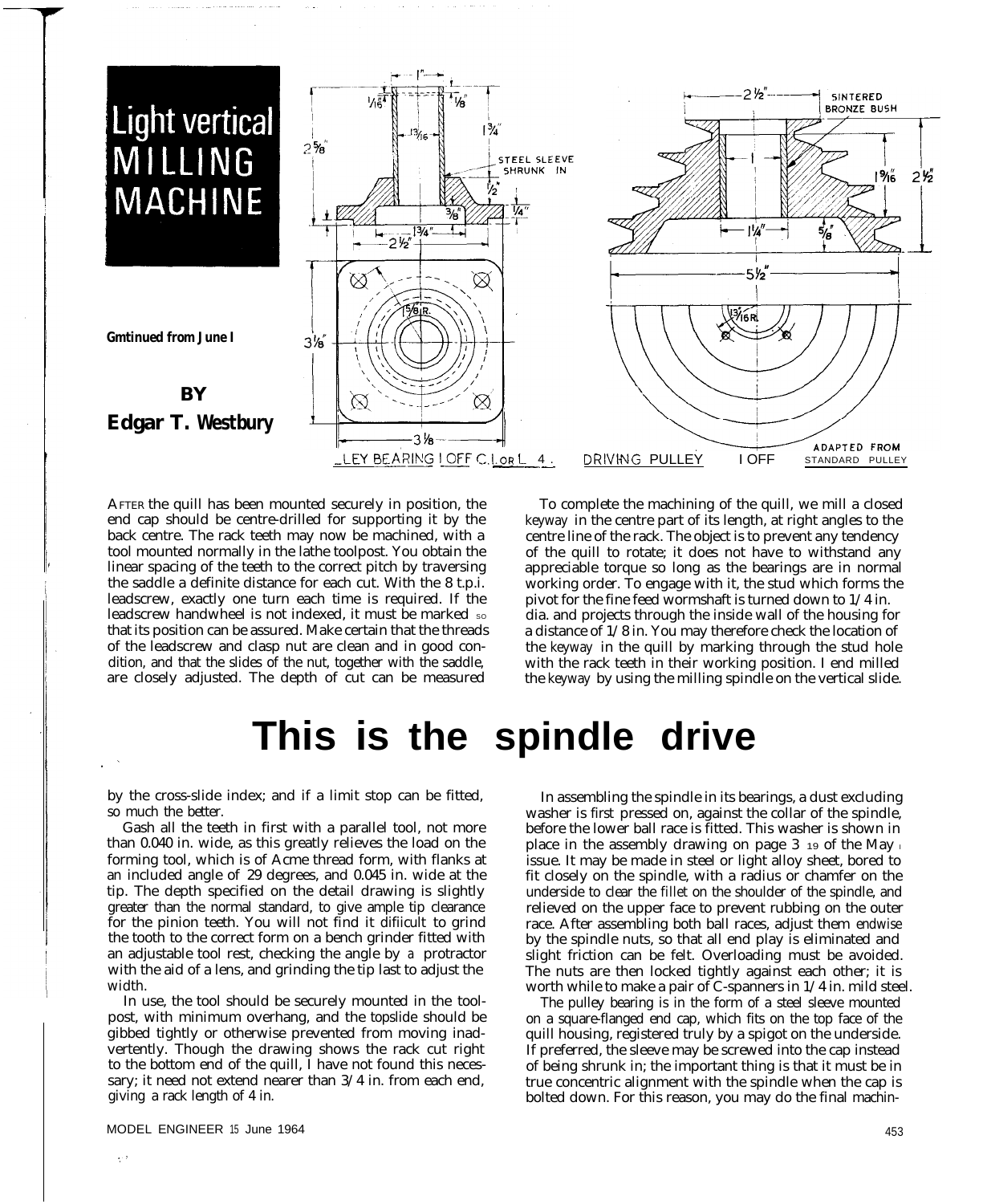

i.ng after fitting the sleeve permanently to the cap by locating from the bore on a mandrel, and skimming the outer surface, and also the register spigot, at the same setting.

A ready-made four-step pulley casting in light alloy can easily be adapted as the spindle drive; it will bore out to take the bush which forms the actual bearing surface. The bush is of sintered bronze, which is porous and when impregnated with oil will furnish all the necessary lubrication for a long period. It should not be drilled for oil feed, but the hole originally drilled in the pulley for the grubscrew may be used to replenish the oil supply to the *outside* of the bush only. Standard pulleys carmot be relied upon to be true all over; they should be carefully checked and given a light skim over the grooves and other surfaces to correct any errors. Their balance may also be capable of improvement; this applies also to the motor pulley, which is a replica of the pulley on the spindle except that the bore is not opened out or bushed. Both pulleys may be statically balanced by being mounted on



*Cutting the feed pinion on the finished machine*



true mandrels and rolled on knife-edges or carefully levelled steel rails.

The groove in the top end of the sleeve is intended to take a spring circlip, with the object of preventing endwise movement of the pulley when it is fitted. This may not be considered absolutely necessary, as the pulley seats itself by gravity and the belt also tends to maintain correct alignment. Upward movement of the pulley can take place only if the splines of the driving disc (shown on page 319) tend to bind in the keyways. But if the circlip is fitted, some means of removing it, to allow the pulley to be removed, must also be provided. The simplest way is to drill a 3/16 in. hole in the top of the pulley to permit a chisel-pointed rod to be inserted in the joint of the circlip so that the circlip can be expanded enough to be extracted from the groove.

#### **Shaping the splines**

It will be seen that the driving disc is spigoted to register in the top end of the pulley bore, and is held in place thereon by four socket-head 4 BA screws. Its internally-splined bore may present some difficulty, as it cannot be produced by simple machining methods unless we have a slotting machine or a suitable broach. Careful filing, to witness circles on both faces of the disc, can be employed; the circular parts should have clearance on the spindle, and only the splines need to fit in the keyways. I did the work in the lathe, using a half-round slotting tool with its flat face upwards, and set 1/16 in. below lathe centre. The lathe mandrel was indexed in four positions, and by rocking the saddle backwards and forwards I shaped the sides of the splines back and front, at one setting. To remove the rest of the surplus metal, I inched the mandrel round and carried on the shaping with a round-nose slotting tool.